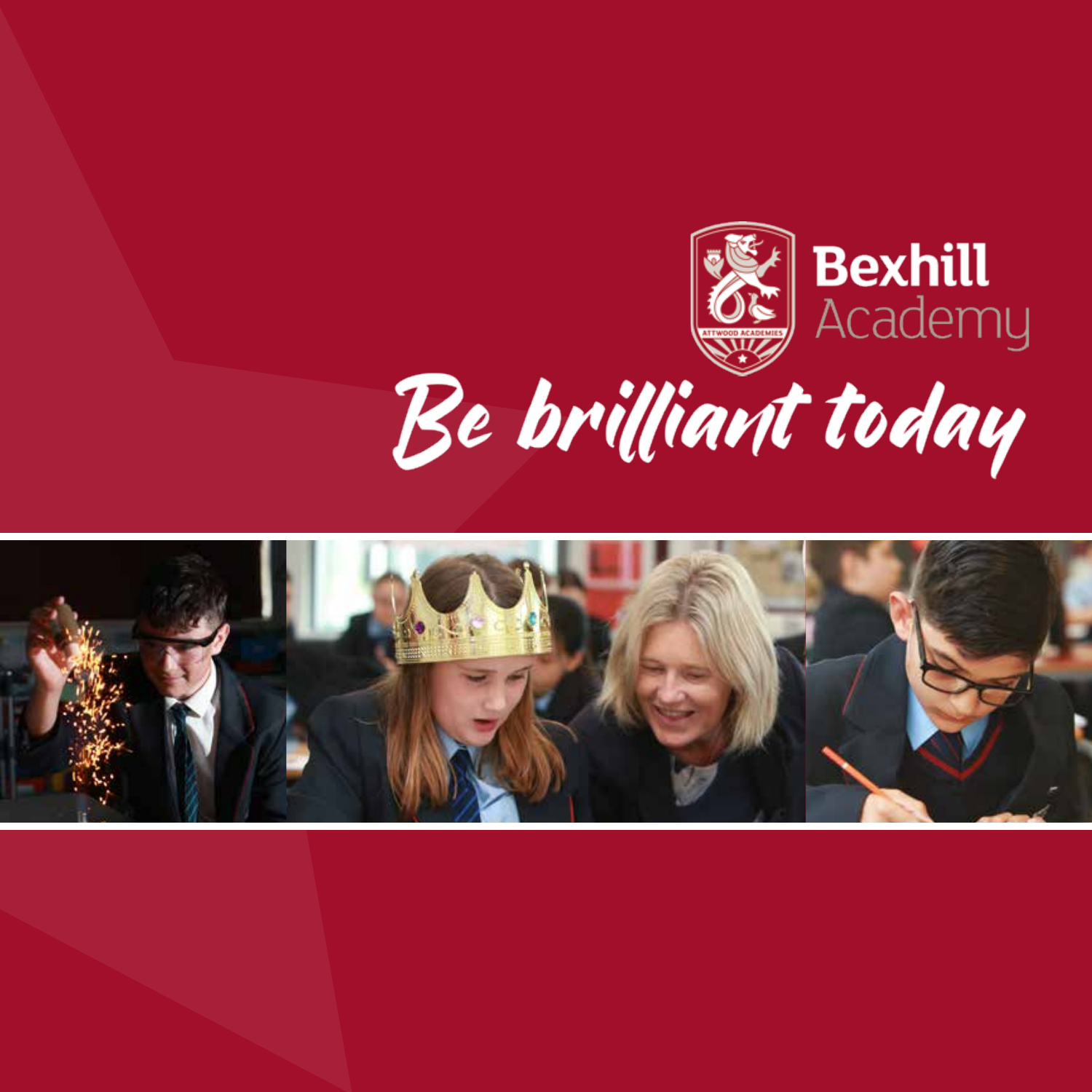

"All the pupils met during the inspection felt safe and it is clear that issues are not swept under the carpet but tackled head on." Ofsted May 2017

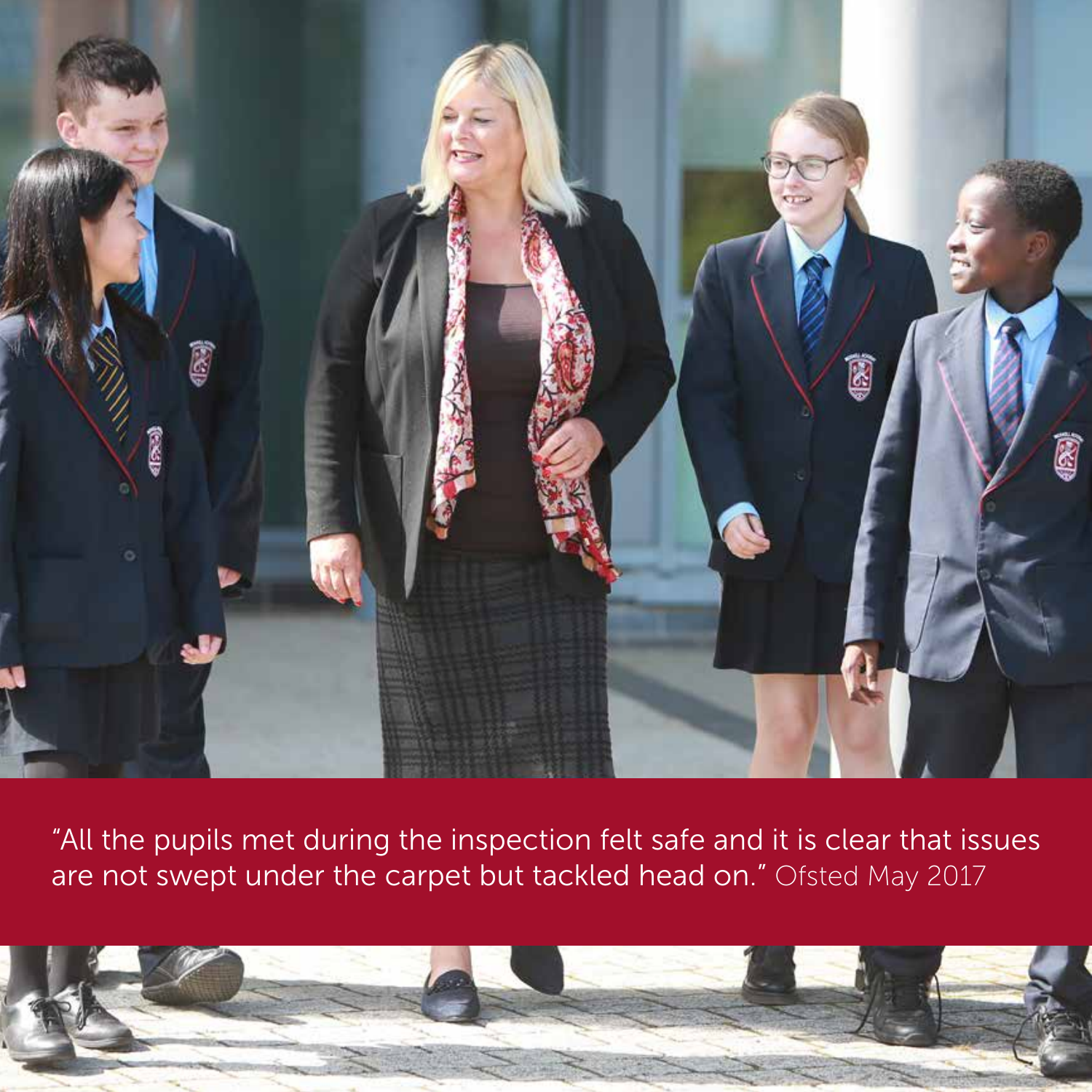"I'm so grateful to you as a school been to have such a smooth start to a



## Welcome to Bexhill Academy

#### A vibrant and dynamic school at the heart of the community.

A warm welcome to our Academy family. We are a vibrant, fully inclusive and proudly diverse school at the heart of the Bexhill community.

Respect is at the centre of our ethos and we support each child to reach their full potential so that they can grow in confidence and make progress in all aspects of their development, both inside and outside the school environment. Choosing the right school for your child is one of the most important decisions you will make for them. We believe that our nurturing environment creates a safe and supportive school so that every child can flourish and prepare well for an ambitious future. Regardless of starting point, we have the highest aspirations, enabling each child to Be Brilliant Today, so that they are prepared for their future in all respects.

The school has extensive state of the art modern facilities which support a creative curriculum and provide an outstanding learning environment.

Success over the last 5 years has resulted in the school being over-subscribed in all year groups. Therefore, to secure a place, first choices are vital!

I am delighted that you are considering Bexhill Academy as the next exciting step in your child's education. However, by far the best aspect of our school family are the students themselves, so do enjoy speaking with them on your visits and hear first-hand their experiences of what we have on offer to engage and enthuse. Another equally invaluable aspect of our school family are the exceptional caring staff team. We are here and ready to welcome you to our school

We look forward to seeing you at Open Events and visits this year.

#### Catherine Davies

– Executive Principal Bexhill Academy MA, MBA, BA (Hons), NPQH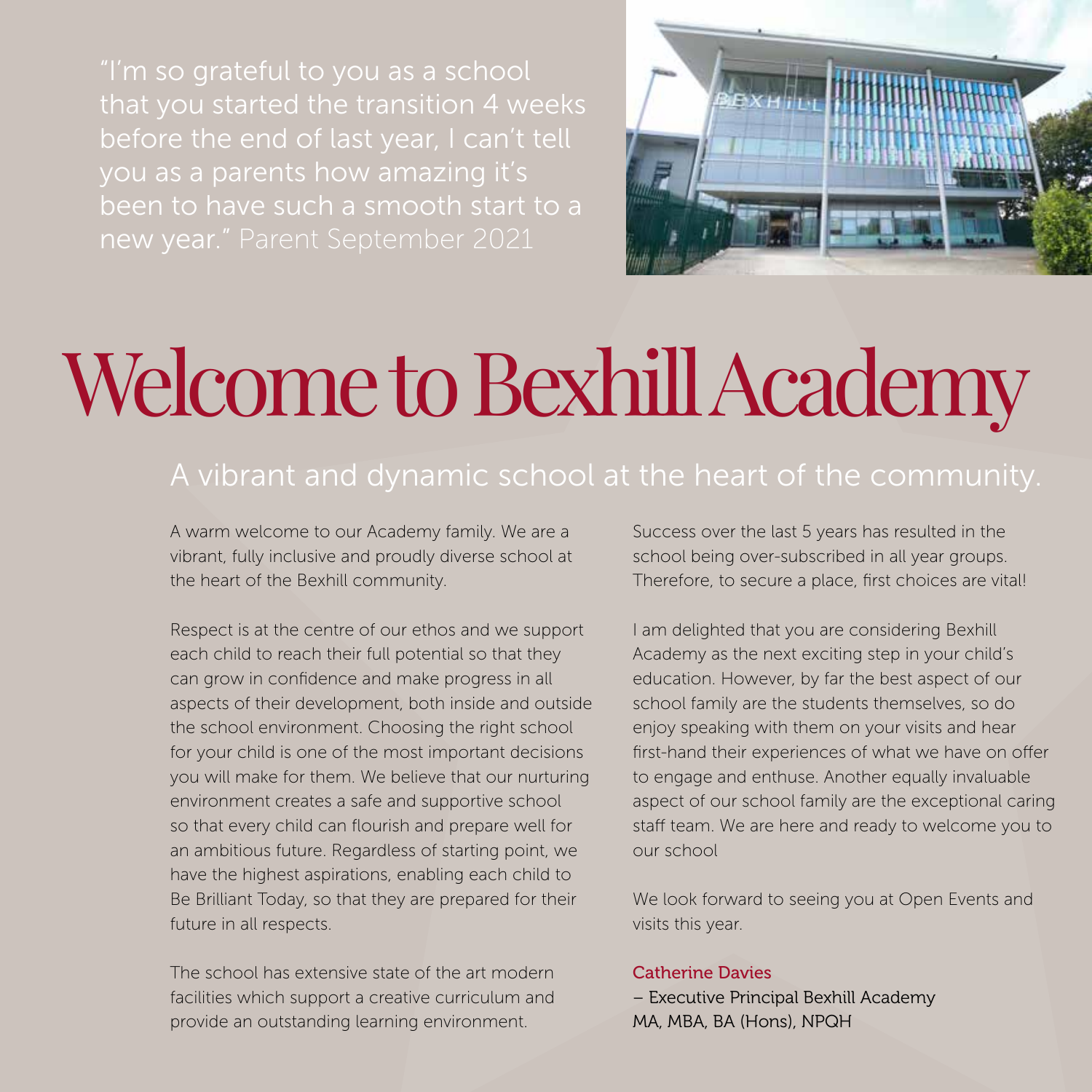

### Ambition

At Bexhill Academy every student is encouraged to strive to reach their potential, every student is unique and an equally valued member of our family.

Our curriculum is stimulating and diverse. It is designed to offer challenge to all abilities; stretching the minds of the most able to be inquisitive and independent thinkers, and offering support to those who find their studies more challenging. Students are encouraged to take risks, be resilient, work creatively and make the best use of technology.

At Bexhill Academy we strive to enable students to "Be Brilliant" every day, to achieve excellence in the core skills of English, Maths and Science and to aim high in our extensive offer of subjects, which include Latin, Psychology, Photography, Art, History, Spanish, Computer Science, Music, Drama, Philosophy and Ethics, PSHE, Geography, French, Child Care, Food Technology, Resistant Materials, Physical Education, Health and Social Care.

Celebrating achievement and progress in all our subjects is vitally important to us. We hold regular events to celebrate the positive steps students make. Student success is celebrated through "Red Carpet Oscar Awards", enrichment trips, exciting assemblies, Class Charts, letters, phone calls and post cards home. Our most able students gain Scholarships to high performing Sixth Form providers, such as Eastbourne College and Battle Abbey and on from there to Oxford and Cambridge Universities.

We encourage our parents to inform us about their child's wider achievements outside school so we can stand together to commend and celebrate all aspects of their development.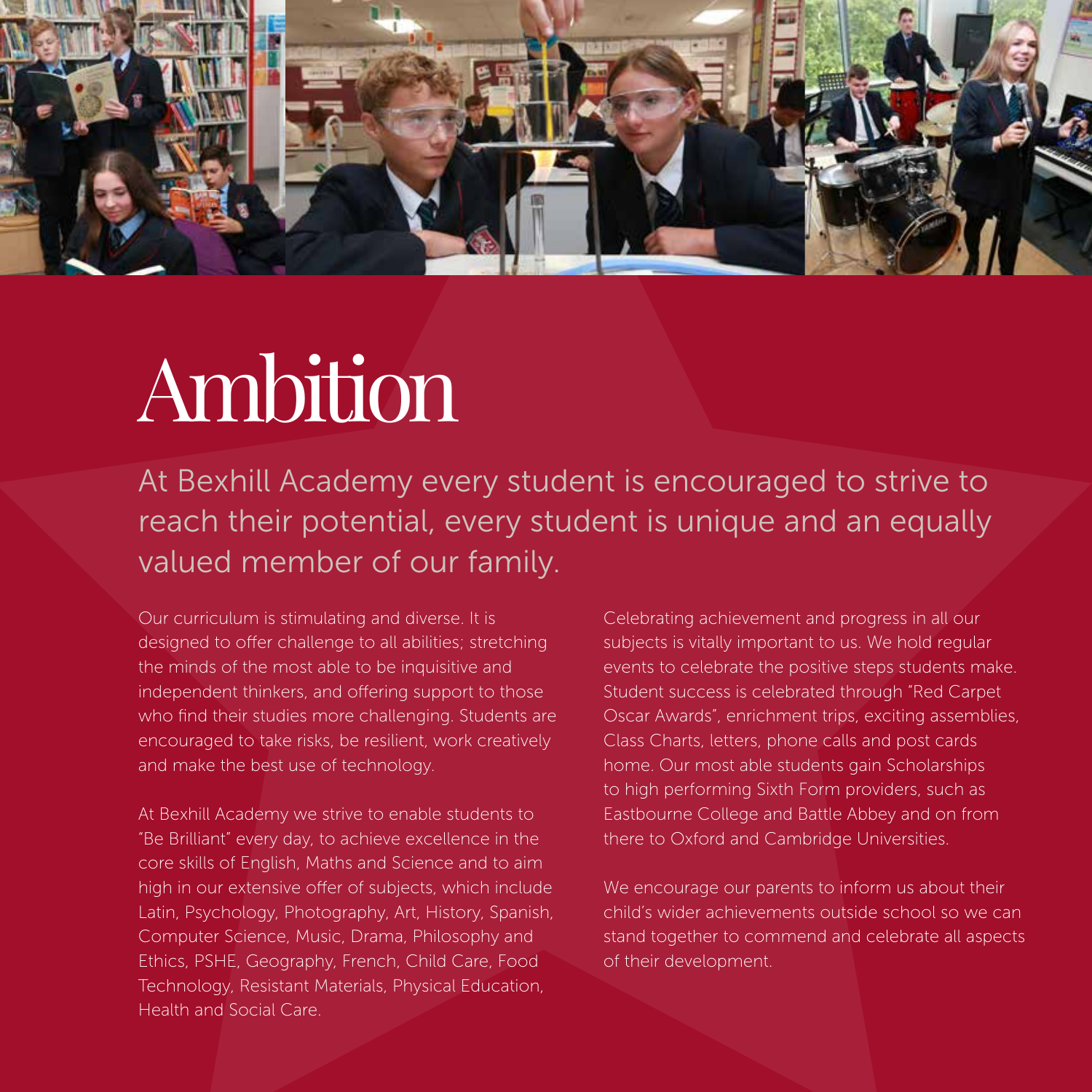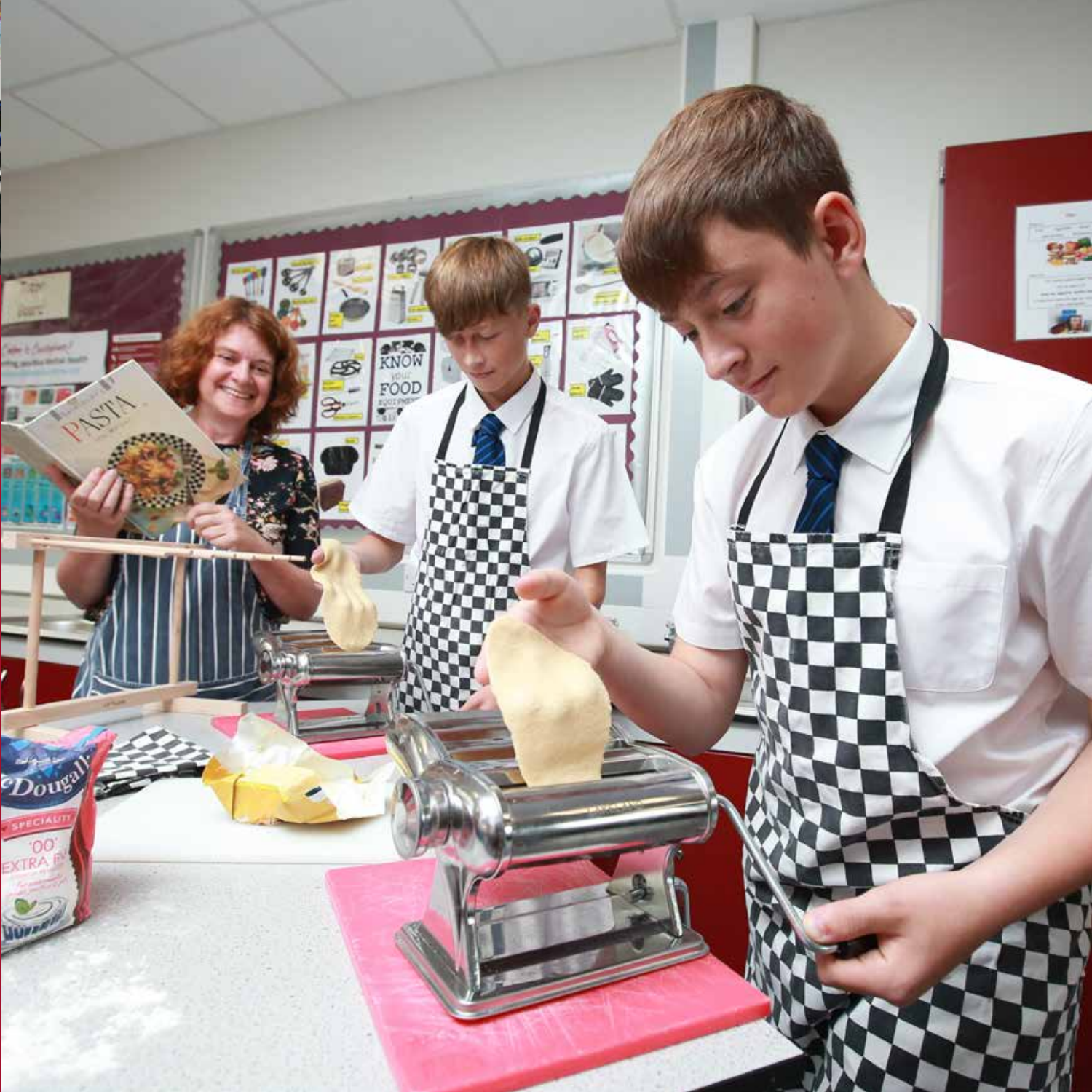

"This school has given me so many opportunities to further my skills and perform at concerts beyond my wildest dreams." Yunus, Year 10 Student

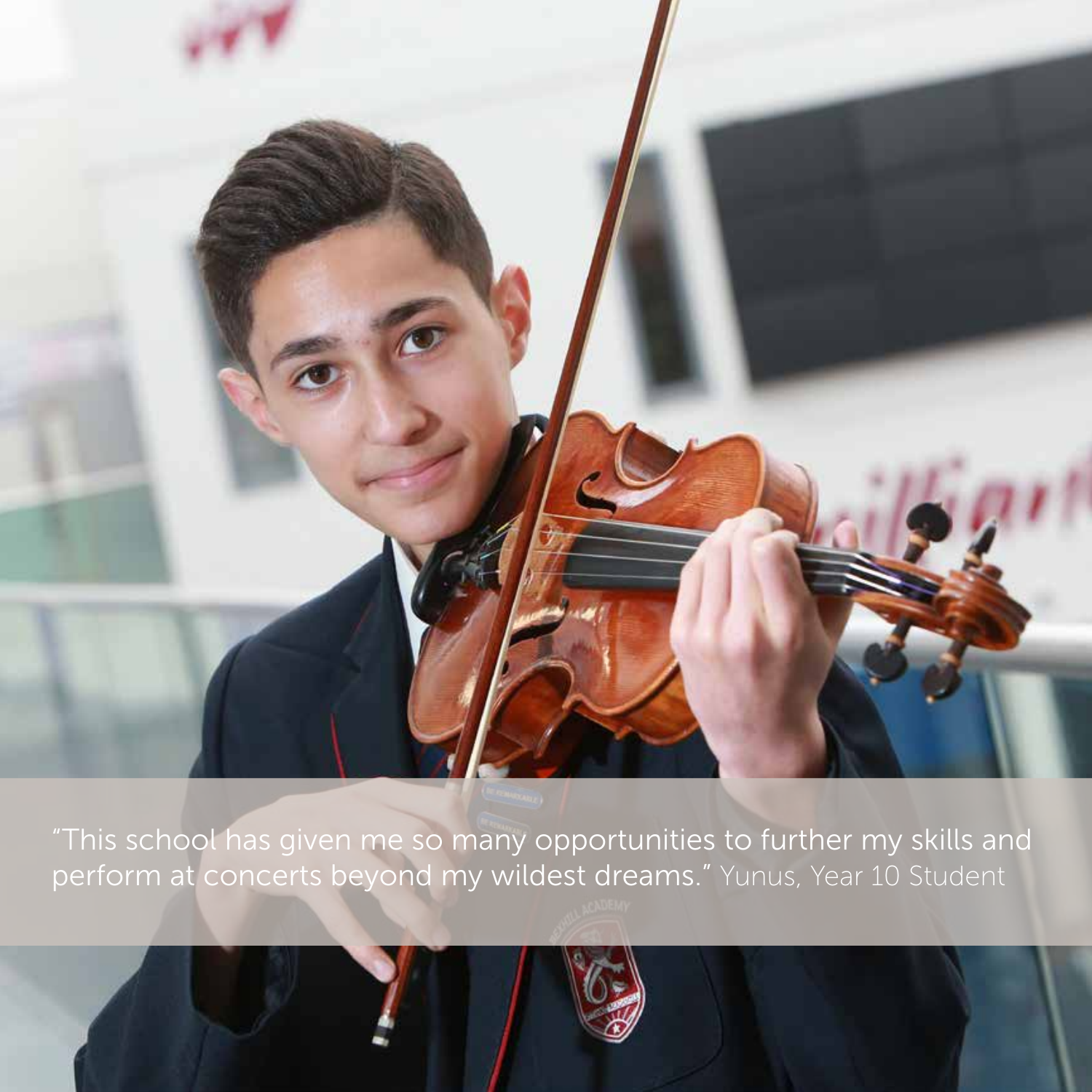# Enriching and Challenging

Our students are motivated and inspired by the wide ranging extracurricular opportunities that are available.

All students can choose to take part in a vast range of activities from public speaking to performing arts. The Arts Faculty leads the way in their stage shows - School of Rock being the most recent.

We are renowned for our sporting achievements. Our own Cricket Academy, Rugby, Table Tennis and Football teams are highly successful for all students. Students of any and all sporting abilities are encouraged to get involved and enjoy!

Residential experiences are vital for widening the horizons and cultural capital of students. In recent years we have stayed in France, Spain and Malaysia and closer to home in Yorkshire and PGL at Windmill Hill on Maths and English focus weekends.

#### The Scholarship Programme

Students who demonstrate prodigious talent and an ability or simply a burning passion for a specific area of school life, can apply for a Bexhill Academy Scholarship. It is a golden ticket towards success. Our programme provides unique and prestigious prospects for students to expand their horizons and leadership skills.

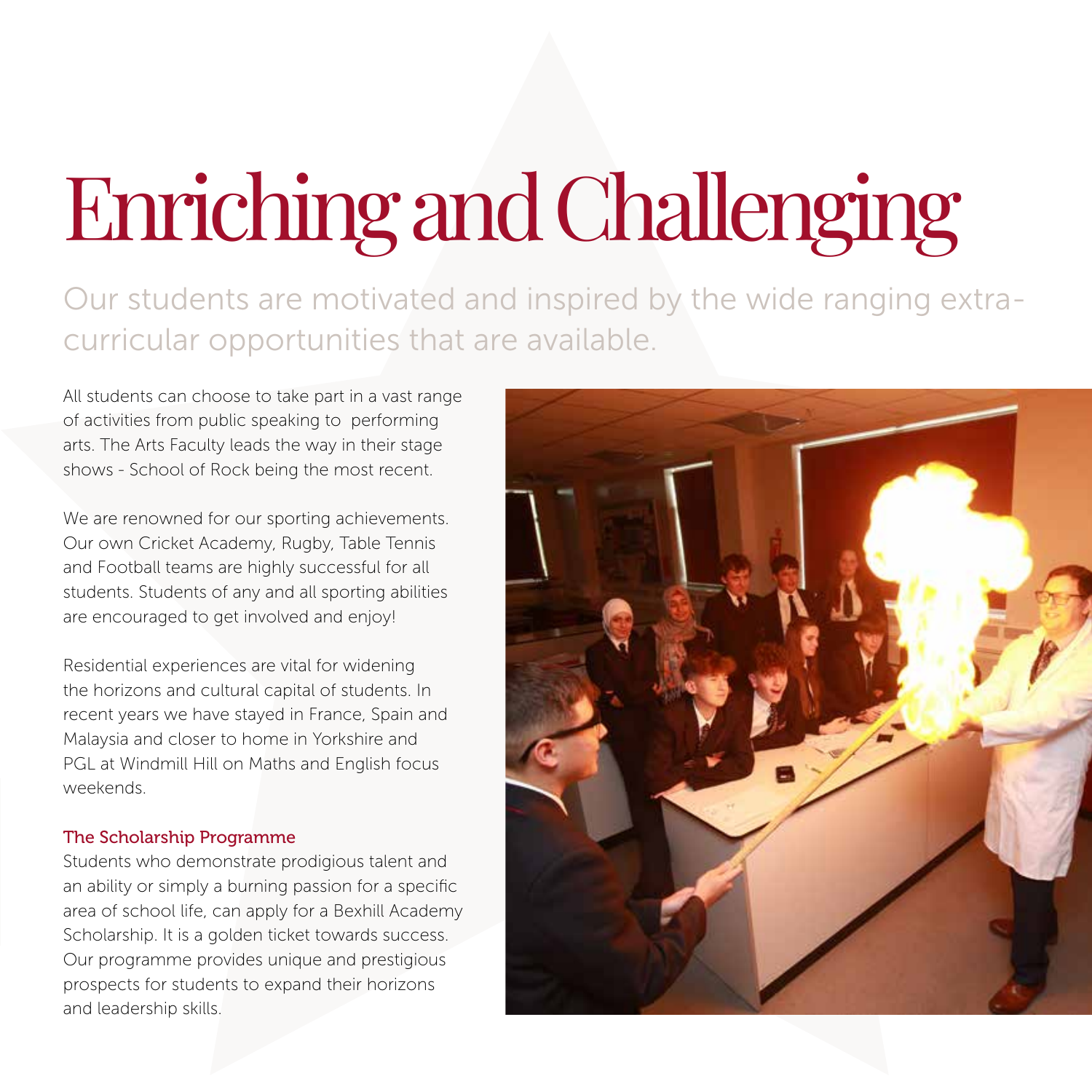## Be Brilliant Today

#### Our highest aspirations for every child "Be Brilliant Today"!



Our fundamental aim is to enable every student to Be Brilliant in every aspect of their life. To be their very best self. We are a thriving and oversubscribed family where we seek to make dreams reality. We develop a real sense of community and provide an active family environment where students are taught to understand how important good communication, literacy, numeracy and the full range of employability skills are, to a successful and rich life. School life is fun, caring but driven so that each child is enabled to make impressive progress.

The little things matter, smart uniform, manners, kindness, forgiveness and doing their very best in every situation. In every learning opportunity, in class and outside, we expect students to aim high in the pursuit of their dreams.

We have a strong and embedded careers and employability curriculum taught from Year 7 and students can lead the school as Head Boy, Head Girl or be members of the active school or leadership team in every year group from Year 7 onwards.

We want Bexhill Academy students to make real and positive change both inside school and in the wider community.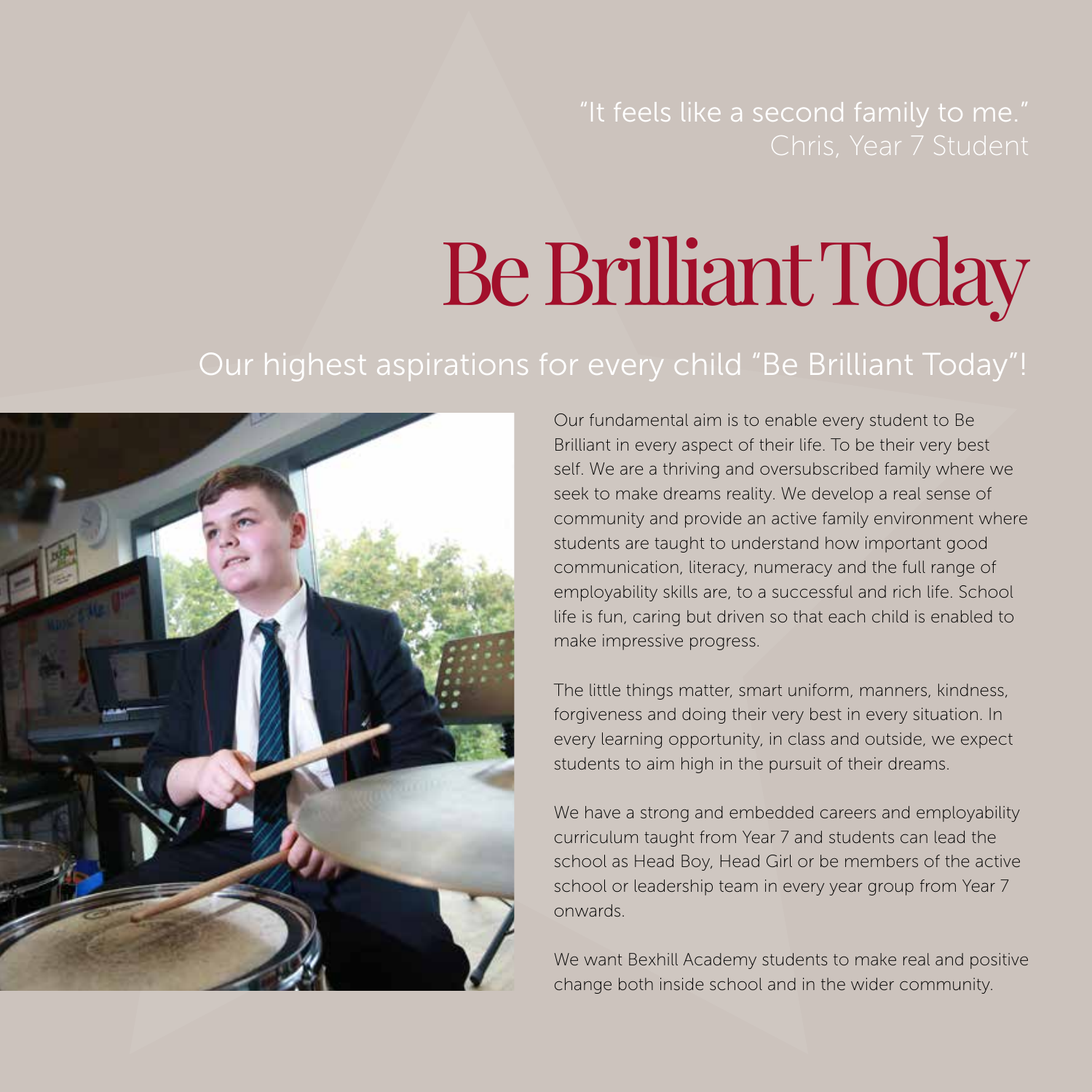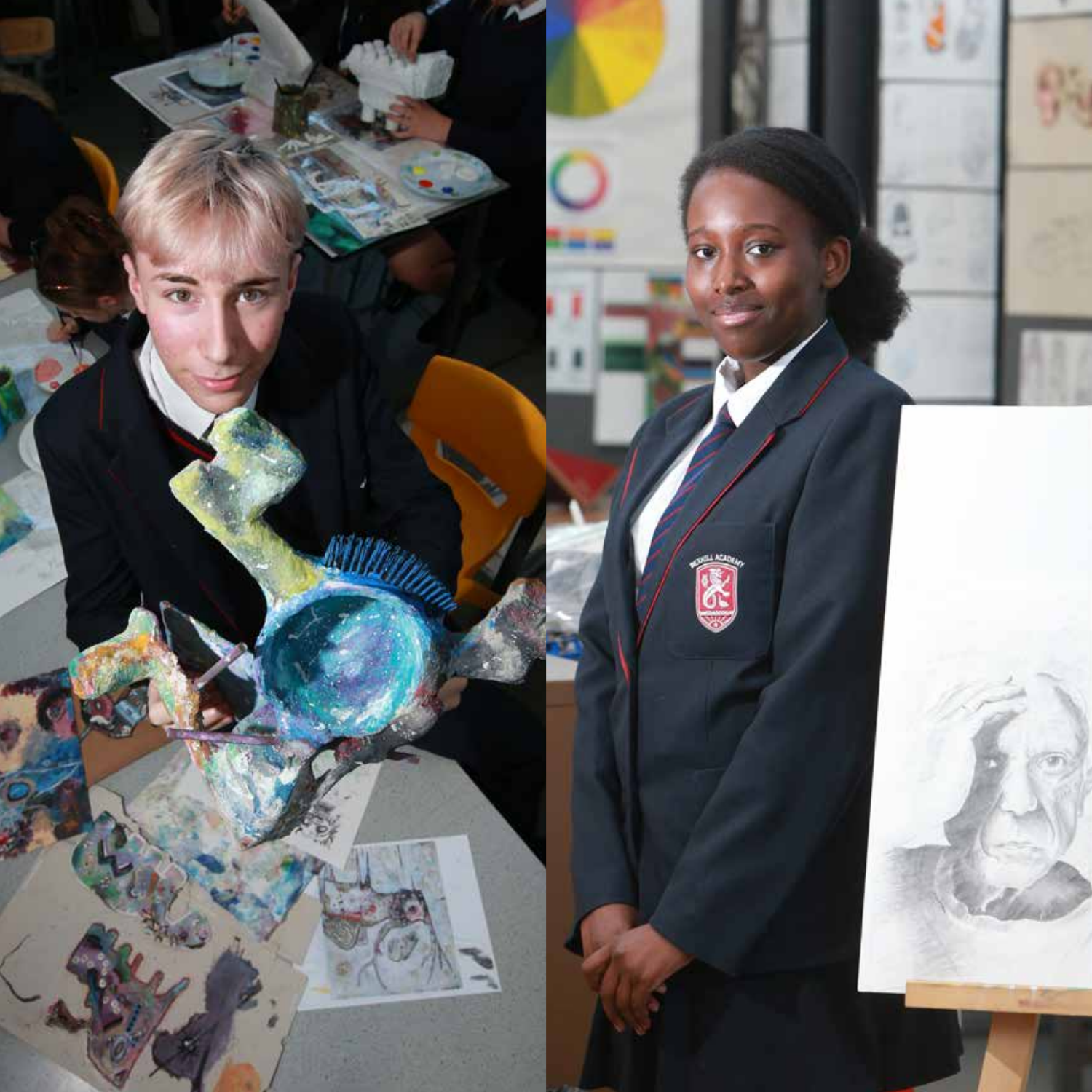

## Caring and Nurturing

We believe that students should care for others and for the environment as well as being informed about the wider global issues affecting our lives and world.

We encourage students to get involved and be excited about shaping the world both today and for the future. There are many opportunities to make an impact on their selected topics and charities both local and national.

#### The Year System

The School is split into Year groups. Each year group has 10 tutor groups. Your child's tutor is the vital contact point for all queries and questions and is the first point of contact for you as a parent. Your child's tutor will remain with your child throughout

their time at the Academy, so that relationship and care are strong. Each Year group is supported by a Learning Lead and a Pastoral Manager.

The Year groups each take on their own identity and have their own student leaders and chosen charities. Students are encouraged to strive to be the most brilliant tutor group through doing good works, being successful in competitions, having full attendance, having delightful manners and attitudes and being respectful and brilliant every day.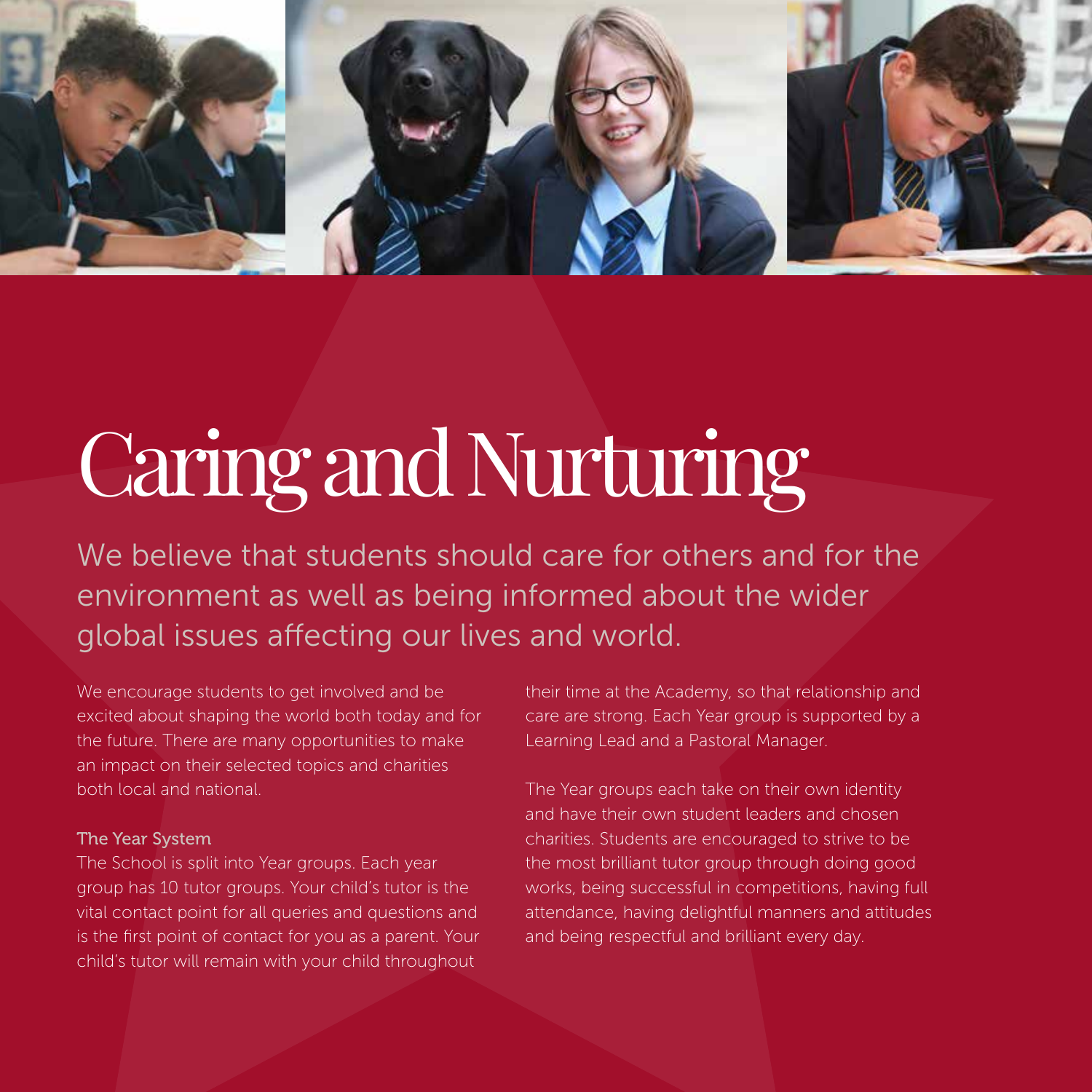



"I am so privileged to be the Principal of this unique school and proud of my students and staff. We are a happy and safe school where dreams happen." Catherine Davies, Executive Principal